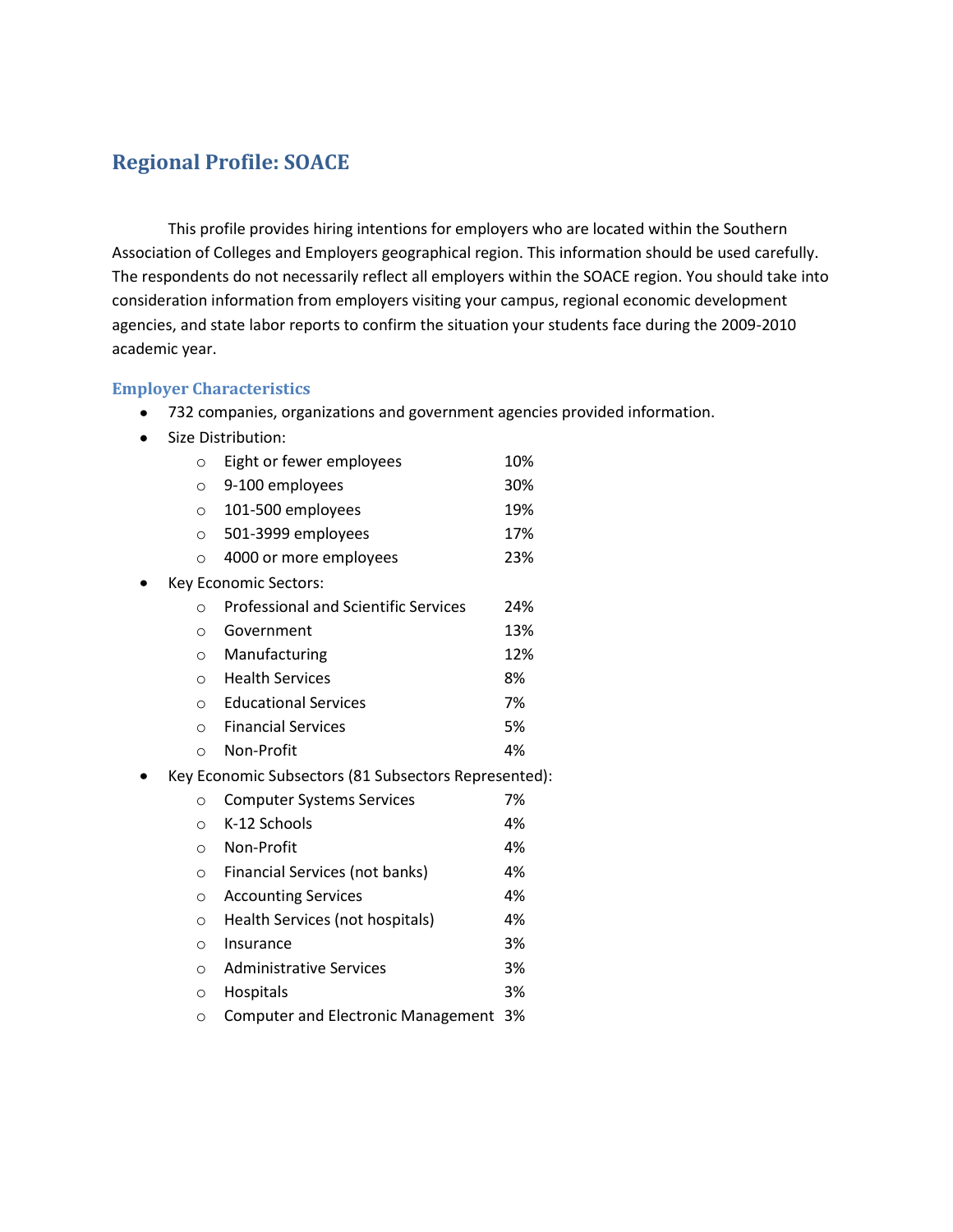#### **Hiring Intentions**

| • Definitely Hire This Year | 29% |
|-----------------------------|-----|
| • Possibly Hire This Year   | 19% |
| • Uncertain About Hiring    | 41% |
| • Not Hiring This Year      | 11% |

## **Hiring Targets for 2009-2010**

| <b>Degree</b>              | Hired in 2009 | Anticipated in 2010 Percent Change |         |
|----------------------------|---------------|------------------------------------|---------|
| <b>Total (All Degrees)</b> | 31.5          | 31.0                               | $-1.6$  |
| <b>Associate</b>           | 8.3           | 7.3                                | $-13.7$ |
| <b>Bachelor</b>            | 25.1          | 26.1                               | 3.8     |
| <b>MBA</b>                 | 3.0           | 3.1                                | 3.2     |
| MS/MA                      | 11.7          | 9.8                                | $-19.4$ |
| <b>PhD</b>                 | 5.9           | 4.8                                | $-22.9$ |
| Professional               | 9.4           | 7.9                                | $-19.0$ |

# **Hiring By Size (Reported by Degree Level with Adequate Responses)**

Eight or Fewer Employees

|           |     |     | Average 2009 Average 2010 Percent Change |
|-----------|-----|-----|------------------------------------------|
| <b>BA</b> | 1.3 | 1.5 | 13.3                                     |
| Total     | 1.9 | 2.4 | 20.8                                     |

9-100 Employees

|                  |     |     | Average 2009 Average 2010 Percent Change |
|------------------|-----|-----|------------------------------------------|
| <b>Associate</b> | 2.9 | 3.9 | 25.6                                     |
| <b>BA</b>        | 3.2 | 4.0 | 20.0                                     |
| <b>Total</b>     | 4.3 | 5.4 | 20.4                                     |

• 101-500 Employees

|                  |     |      | Average 2009 Average 2010 Percent Change |
|------------------|-----|------|------------------------------------------|
| <b>Associate</b> | 3.5 | 5.2  | 32.7                                     |
| ΒA               | 5.3 | 7.2  | 26.4                                     |
| <b>MS</b>        | 3.4 | 3.6  | 5.6                                      |
| Total            | 8.5 | 11 1 | 23 A                                     |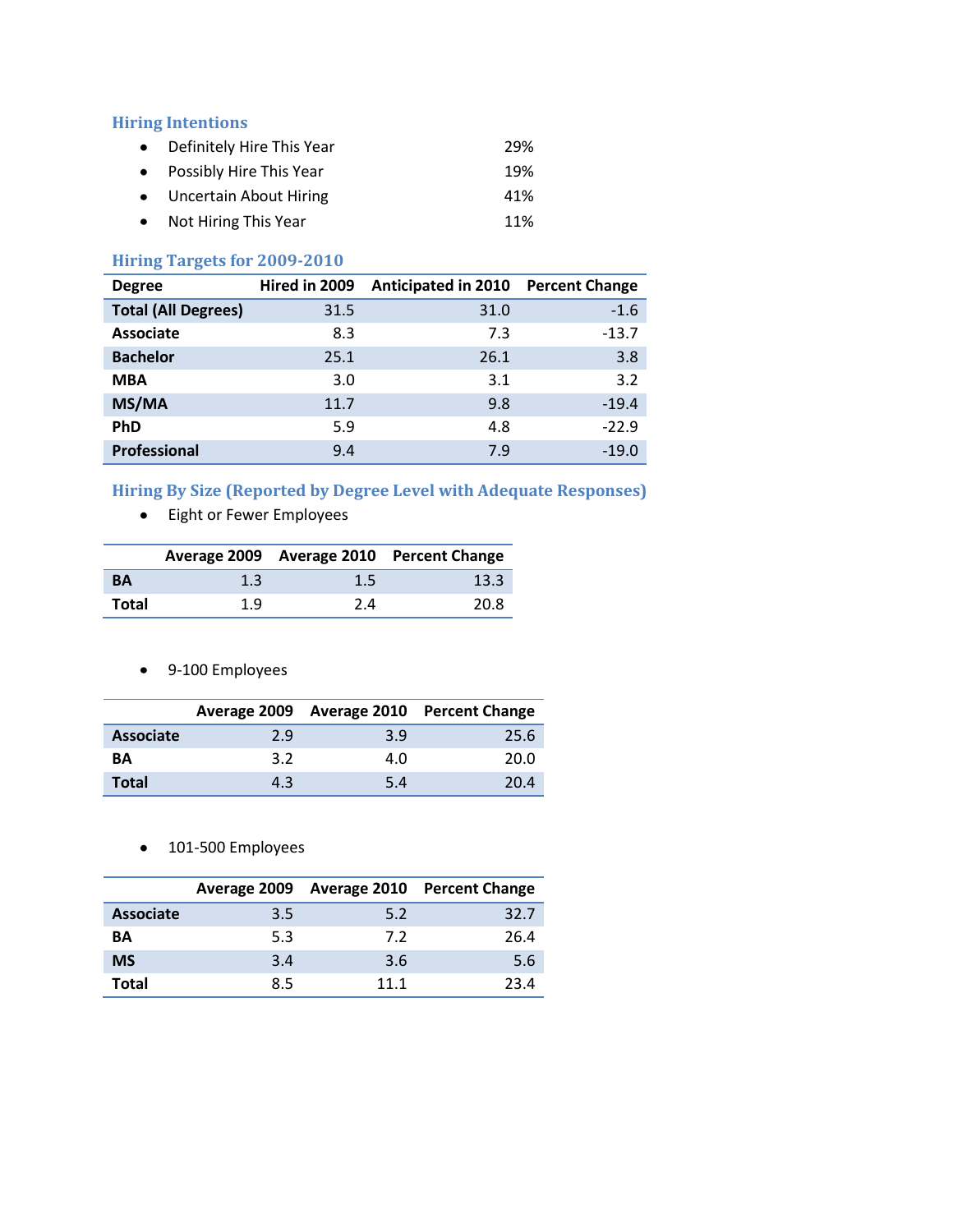501-3999 Employees

|                  | Average 2009 |      | <b>Average 2010 Percent Change</b> |
|------------------|--------------|------|------------------------------------|
| <b>Associate</b> | 6.3          | 6.0  | $-5.0$                             |
| ΒA               | 12.4         | 11.6 | $-6.9$                             |
| <b>MBA</b>       | 3.4          | 3.0  | $-13.3$                            |
| <b>MS</b>        | 16.4         | 12.2 | $-34.4$                            |
| Total            | 21.8         | 19.1 | $-14.1$                            |

4000 or More Employees

|                  | Average 2009 |       | <b>Average 2010 Percent Change</b> |
|------------------|--------------|-------|------------------------------------|
| <b>Associate</b> | 25.5         | 17.3  | $-47.4$                            |
| ΒA               | 90.1         | 91.7  | 1.7                                |
| <b>MBA</b>       | 5.3          | 4.7   | $-12.8$                            |
| ΜS               | 26.9         | 22.7  | $-18.5$                            |
| <b>Total</b>     | 110.8        | 106.3 | $-4.2$                             |

## **Hiring By Economic Sector (Bachelor Only)**

|                                | Average 2009 | Average 2010 | <b>Percent Change</b> |
|--------------------------------|--------------|--------------|-----------------------|
| <b>Mining</b>                  | 87.0         | 69.7         | $-24.8$               |
| <b>Utilities</b>               | 10.6         | 10.0         | $-6.0$                |
| <b>Construction</b>            | 25.1         | 17.9         | $-40.2$               |
| Manufacturing                  | 15.1         | 18.4         | 17.9                  |
| Wholesale                      | 2.3          | 2.3          | 0.0                   |
| <b>Retail</b>                  | 36.0         | 49.4         | 27.1                  |
| <b>Transportation</b>          | 17.7         | 14.6         | $-21.2$               |
| <b>Information</b>             | 14.6         | 17.9         | 18.4                  |
| <b>Finance</b>                 | 14.1         | 15.4         | 8.4                   |
| <b>Insurance</b>               | 12.3         | 15.9         | 22.6                  |
| <b>Real Estate/Leasing</b>     | 10.7         | 12.5         | 14.4                  |
| <b>Professional Services</b>   | 5.1          | 6.3          | 19.0                  |
| <b>Administrative Services</b> | 5.8          | 7.9          | 26.6                  |
| <b>Educational Services</b>    | 56.6         | 51.9         | $-9.1$                |
| <b>Health Services</b>         | 10.0         | 10.1         | 1.0                   |
| <b>Entertainment</b>           | 6.0          | 6.7          | 10.4                  |
| <b>Hospitality</b>             | 5.4          | 7.0          | 22.9                  |
| <b>Non-Profit</b>              | 161.2        | 178.5        | 9.7                   |
| Government                     | 39.4         | 35.3         | $-11.6$               |